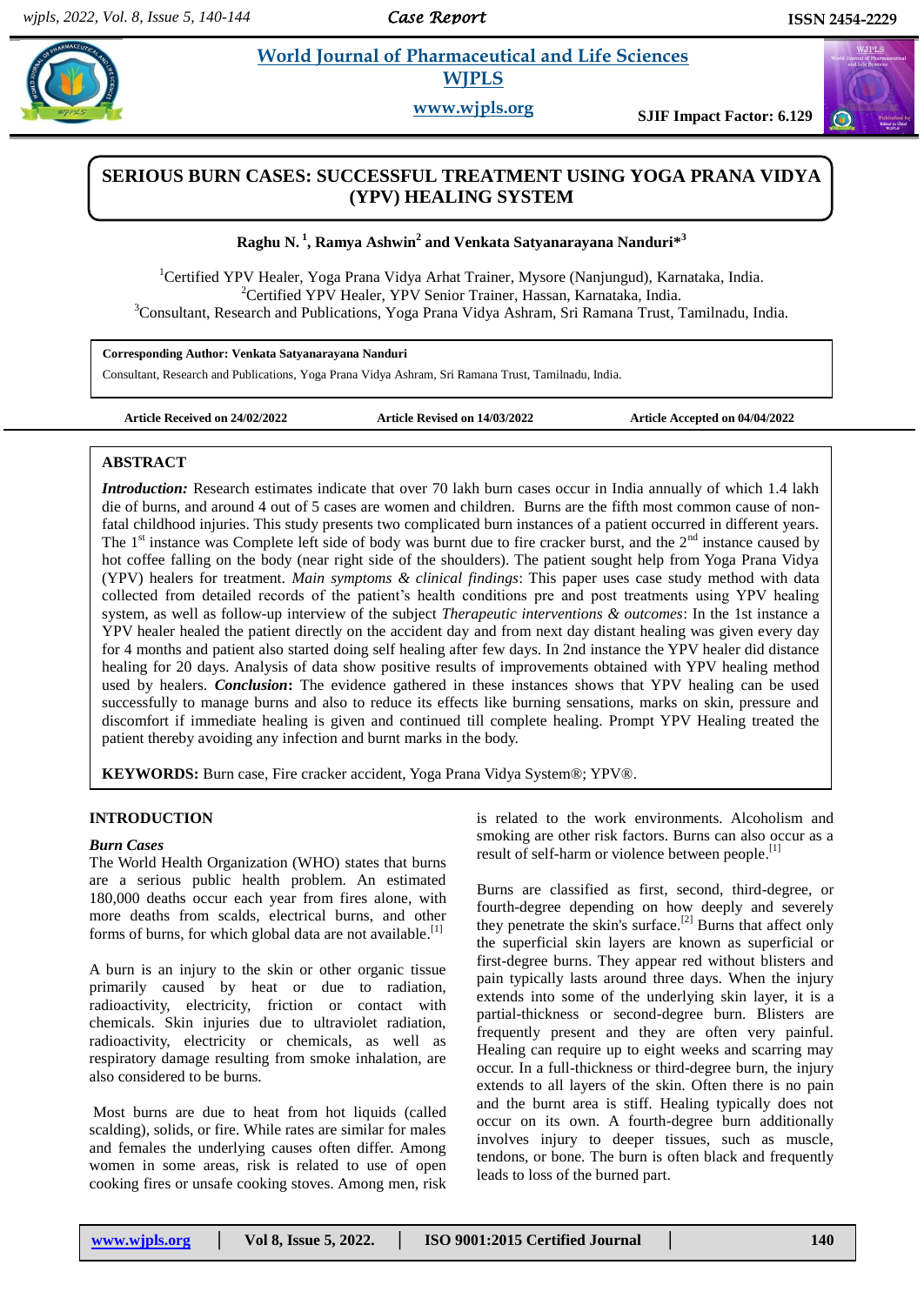Burns are generally preventable. Treatment depends on the severity of the burn. Superficial burns may be managed with little more than simple pain medication, while major burns may require prolonged treatment in specialized burn centers. Cooling with tap water may help pain and decrease damage; however, prolonged cooling may result in low body temperature. Partialthickness burns may require cleaning with soap and water, followed by dressings. It is not clear how to manage blisters, but it is probably reasonable to leave them intact if small and drain them if large. Fullthickness burns usually require surgical treatments, such as skin grafting. Extensive burns often require large amounts of intravenous fluid, due to capillary fluid leakage and tissue swelling. The most common complications of burns are infections. Tetanus toxoid should be given if not up to date.<sup>[1]</sup>

# *Yoga prana vidya (YPV) system*

Yoga Prana Vidya System is an integrated and holistic system of healing and treating a wide range of physical and mental health conditions. It integrates the science of breathing, healing, meditation etc., to provide a holistic wellness solution. It works around all four aspects of being – Physical, Emotional, Mental and Spiritual. YPV empowers an individual to self-heal and unleash their full potential by enabling them to overcome any blocks, tapping into their unexplored and un-actualized resources. The participants are taught techniques such as – Simple physical exercises, Rhythmic Yogic Breathing, forgiveness and peace meditation, values and principles of the practice of healing techniques. Thus, YPV is an integrated and holistic system of healing and evidence shows that it has been used successfully as complementary and alternative medicine to treat hundreds of cases of several physical and psychological illnesses including some difficult medical cases. There are over 30 published research articles of successful applications of Yoga Prana Vidya. Some examples are: difficult medical cases,  $^{[3]}$  Treatment of diabetes,  $^{[4]}$  vision improvements,<sup>[5]</sup> improvements of wellbeing and immunity,  $\left[6\right]$  cases of first aid and emergency,  $\left[7\right]$  health improvements of senior citizens,<sup>[8]</sup> speedy recovery of COVID patients,<sup>[9]</sup> and anxiety and depression.<sup>[10]</sup> Yoga Prana Vidya system is no-touch no-drug healing process which can be delivered by a trained healer to not only proximally seated patient, but also one who is situated at a distance of hundreds or even thousands of Kilometers

away. Some simple techniques of YPV have become very popular with patients because of the simplicity and ease with which pain reduction in any part of the body is achieved quickly and with sustained results for patients.

# **CASE REPORT**

# *Main symptoms & clinical findings 1 st Instance of the case*

The patient was a 45-year-old housewife. The event took place on 27th Jan 2012 morning when the patient finished bath and was filling the firewood to boil the water for others. She did not notice that one carton box had fire crackers and she thought the box was empty and put it inside the fire. Suddenly it exploded and accidentally the patientcaught fire from the crackers and almost the left side of her body got burned. [see figures 1 (a) and 1(b)]. Immediately she was taken to a local private hospital, on the way, family members contacted a senior YPV healer for healing. By the time the healer reached hospital, patient was on drips. Patient was complaining of burning sensation and also pain in the body. Healer Started healing on patient there in hospital itself. This session was of about 30 to 40 minutes. Repeated cleaning and energizing of affected parts were done with appropriate Pranic energies and patient started feeling substantial relief from burning sensation and also from pains. Patient got discharged from the hospital the next day and distant healing began on her from healer daily 2 to 3 sessions. Initially for about 4-5 days, sessions would last for about 20 or 30 minutes. After 4 to 5 weeks of daily healings, pains were substantially reduced; patient started healing herself under the guidance of Healer. Healer was giving additionally daily one session of about 20 minutes.

After 3 to 3 ½ months of healing, patient was much better (see Figure 2) and also now the patient started doing PPM (Planetary Peace Meditation). In this healing, except for that drips she took Silverx ointment for first one week, there was no other medical intervention was done in this case. This case shows that YPV healing can be used to manage burns and also to reduce its effects like marks on skin, if immediate healing is given and continued till complete healing. Swelling of face and hands also disappeared after full healing. Also, no infection was found on the wounds.





**Fig. 1: (a): Face burns. Fig. 1: (b): Hand burns (pictures taken on 1st February 2012).**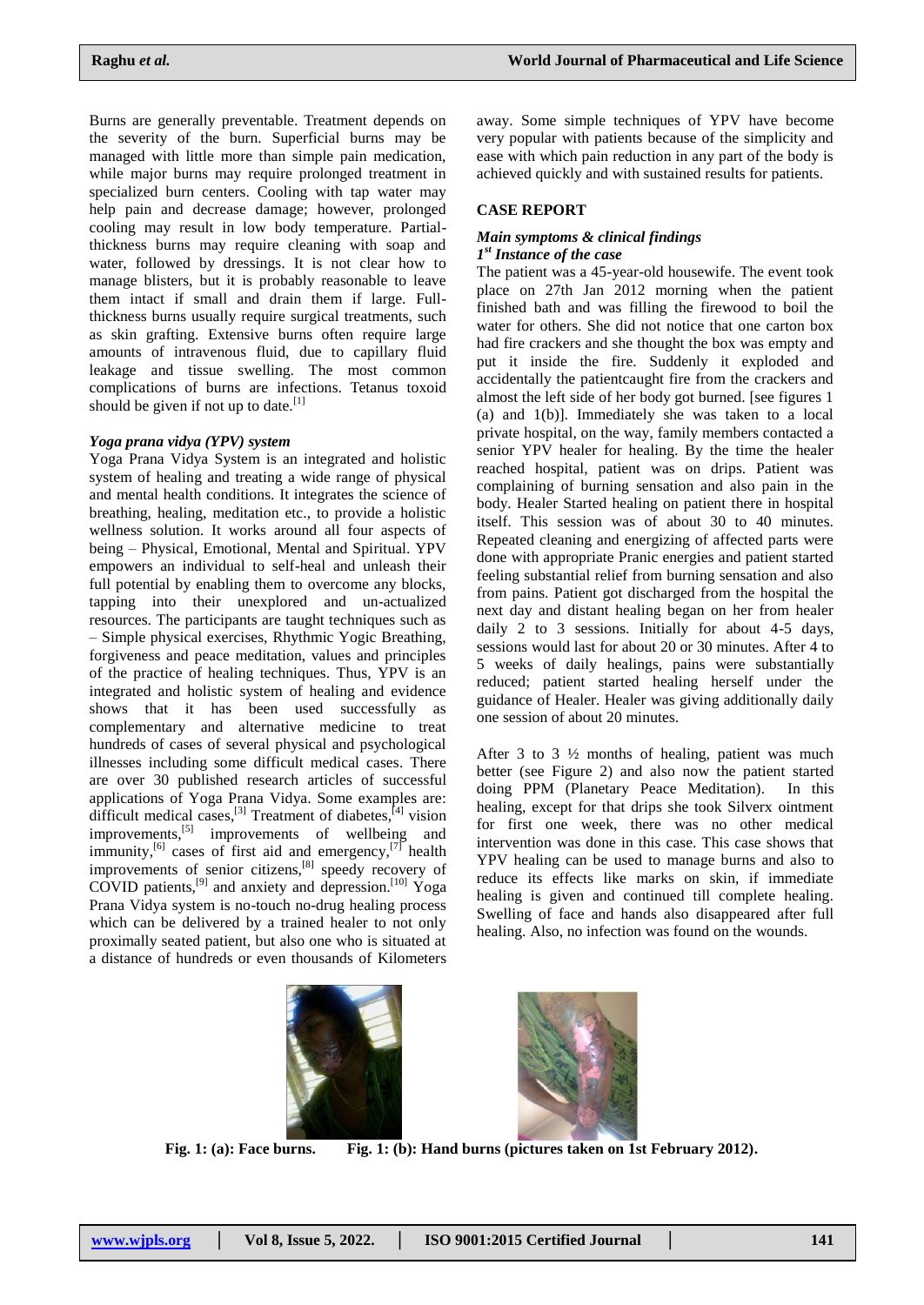

**Fig. 2: Pictures of face and hand after healing (picture taken on 22-06-2012).**

#### *Second instance of the case*

At this instance the patient was 53 years old. On 05 May, 2020, the patient got this burn on chest area due to spilling of hot coffee when one of her family members was serving coffee. Patient was sitting on a chair and while picking coffee cup from the tray held by her family member who was standing, coffee got spilled on patient's chest area. She immediately did self-healing. But due to burning and pain, she also contacted senior healer for healing. Healer also started healing her immediately. Several healing sessions were given on the

first day. Then onwards healing was regularly done for her daily. Slowly her condition started improving day by day as shown in pic (see Figure 3). In this case there was no medical intervention in any form and only yoga prana vidya healing was given. After 4-5 days when burning and pain substantially reduced, patient also started doing self-healings while healer also continued healings to her. By the 29th of May 2020, there was a lot of improvement with no pain or no burning sensation. It was observed that the skin got regenerated where it got burnt previously.



**Fig. 3: Collage of improved wound pictures.**

# **DISCUSSION**

Analysis of the patient's health condition in both instances and medical case documents pre and post treatment show positive results of improvements obtained with YPV healing method used by healers. After few days of healing burnt marks, pain, burning

sensation started to fade off. It is observed in this case study that, the YPV system healing in distance mode worked well in decreasing the burning sensation, pain and discomfort of the wounded area.

Yoga Prana Vidya (YPV) healing protocols apply the bio-field energy principles to direct abundantly available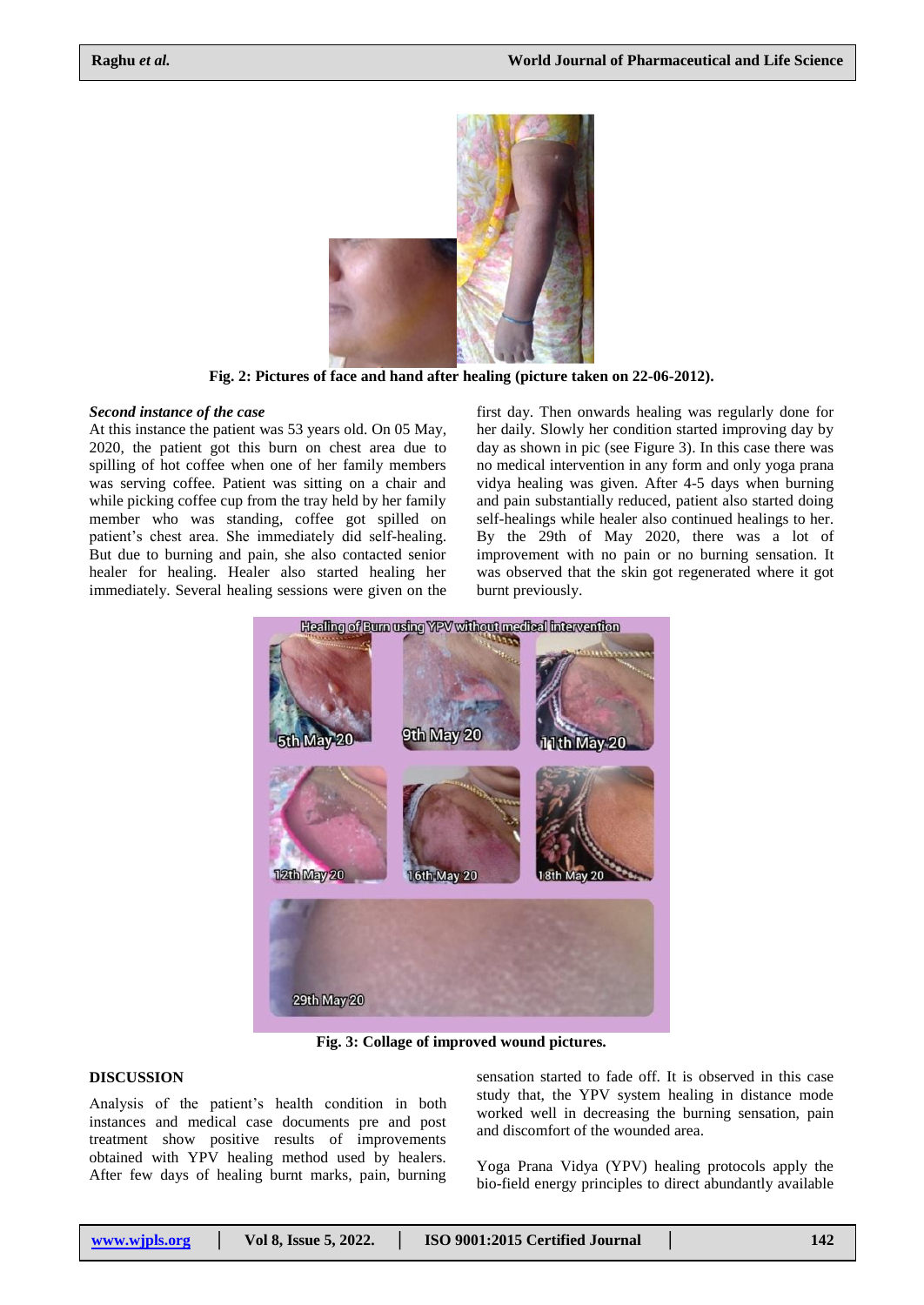Pranic energy to chakras and organs of human body to heal for recovery from various ailments, including infectious diseases. [3] Scientists in US recognized that healing practices that purport to sense and modulate "Subtle energies" of the body have existed for thousands of years in a wide range of cultures.<sup>[11]</sup> This family of practices, which includes healing touch (HT), Johrei, Pranic Healing, Reiki, Qigong and Therapeutic Touch (TT), is increasingly referred to as Biofield Therapies, a term coined during the US National Institutes of Health Conference in 1992.<sup>[12]</sup>

When assessing clinical effectiveness of Biofield therapies, it is important to recognize main distinctions in the manner they are practiced. Biofield therapies may be delivered either proximally (with the practitioner and the receiver in the same room) or distally (with the practitioner and receiver not in the same room; in some cases, separated by hundreds or even thousands of miles). This latter form of distal treatment, is usually called distant healing or distance healing which is the method followed by the healers in this case.

Distance Healing Intention Therapies (such as the one in this case) have been subjected to scientific scrutiny. In a research review article titled "Distant Healing Intention Therapies: An Overview of the Scientific Evidence", Dean Radin, Marilyn Schlitz and Christopher Baur (2015) provided a broad overview of "Distant Healing Intention" (DHI) therapies, i.e. intentional healing modalities claimed to transcend the usual constraints of distance through space or time.<sup>[13]</sup> Their study includes a summary of previous reviews and meta-analyses that have explored a diverse array of DHI modalities, outcome measures, and experimental protocols. Their study concluded that some significant experimental effects of distance healing (DHI) have been observed observed.[13] A device known as GDV(GDV (Gas discharge visualization Visualisation) camera or Biofield camera is available for measurement of energy levels of Chakras and some body parts to diagnose the health condition of a person.<sup>[14]</sup>

YPV System of Healing is based on the fact that the human body has the ability to heal or normalize itself at a certain rate. By increasing the energy level of the affected part or the entire body, the rate of healing can be accelerated several times, there by resulting in fast recovery. Distant healing protocols are being very successfully practiced when patients from any location seek healing help from a healer located elsewhere. Numerous patient feedback reports are documented and available in Yoga Prana Vidya Ashram archives and are verifiable. YPV healing process being integrated and holistic, offers a much greater scope to heal patients' physical and mental conditions.

#### **CONCLUSIONS**

With the expertise gained after decades of experience in energy healing, and evidence gathered has shown that YPV healing system has been found very successful as complementary to mainstream medicine in successfully handling emergency cases (such as burns in this case) and also various types of illnesses, with speedy recovery of patients. Yoga Prana Vidya System is a science of Healing that is integrative and holistic. These protocols and techniques can be learnt under a certified YPV Trainer, and practiced by all concerned in healthcare.

# **ACKNOWLEDGMENTS**

Thankful acknowledgements to colleagues in YPV research team who assisted in conducting the study and critiquing the manuscript, and to Sri Ramana Trust for permission to use their copyright terms Yoga Prana Vidya System® and YPV ®.

#### **Conflicts of interest**

None.

**Funding**

None.

#### **REFERENCES**

- 1. Wikipedia. Burns. Retrieved from [https://en.wikipedia.org/wiki/Burn,](https://en.wikipedia.org/wiki/Burn) 2020.
- 2. Health encyclopedia, University of Rochester medical center. Classification of Burns. Retrieved from [https://www.urmc.rochester.edu/encyclopedia/conte](https://www.urmc.rochester.edu/encyclopedia/content.aspx?ContentTypeID=90&ContentID=P09575) [nt.aspx?ContentTypeID=90&ContentID=P09575,](https://www.urmc.rochester.edu/encyclopedia/content.aspx?ContentTypeID=90&ContentID=P09575) 2021.
- 3. J Neravetla and V S Nanduri. "A study into the successful treatment of some difficult medical cases using Yoga Prana Vidya (YPV) Healing System as alternative medicine". International Journal of Scientific and Engineering Research, 2019; 1078827.
- 4. Ashalatha H Rajagopal., et al. "Diabetes Management and Control Using Yoga Prana Vidya (YPV) Healing System". Journal of Biology and Life Science, 2019; 10.2.
- 5. V S Nanduri and Ms Chaitra N. "How the participants of a Yoga Prana Vidya (YPV) Eye Camp experienced vision improvements: A Case study". The Journal of Community Health Management, 2019; 6.4.
- 6. N Jayachander Reddy and V S Nanduri. "A study of the effects of Yoga Prana Vidya one-month intensive residential programme for participants on their physical health, psychological well-being and improved immunity". International Journal of Research and Analytical Reviews (IJRAR), 2020;  $7.2:18-27.$
- 7. N Jayachander Reddy and V S Nanduri. "Role of Yoga Prana Vidya (YPV) Healing Techniques in Emergency and First Aid: A Summary of Case Reports". International Journal of Medical Science and Health Research, 4.3: 133-146.
- 8. V S Nanduri. "Effectiveness of Yoga Prana Vidya